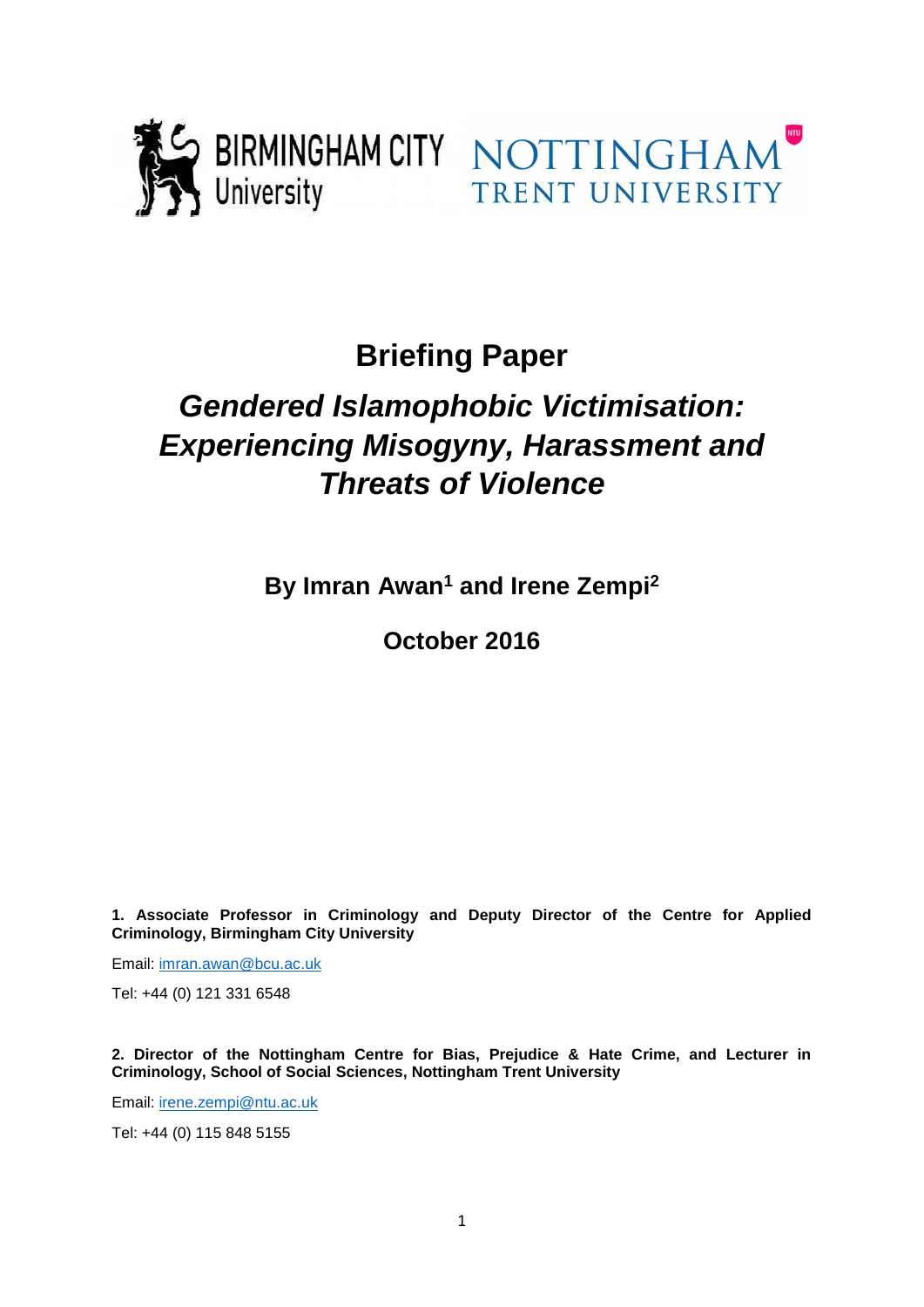#### **Introduction**

Evidence shows that hate crime surged in the UK in the following weeks after the EU referendum vote, and still remains at significantly higher levels than a year ago. Reports of hate crime have risen 58% in the aftermath of the EU referendum vote, according to the National Police Chiefs' Council (NPCC, 2016). Police have linked the spike in hate crime incidents immediately after the June referendum directly to the Brexit vote, saying people had taken the vote to leave the EU as a 'licence' to behave in a racist or discriminatory way. Against this background, we consider the role of the visibility of Muslim identity in triggering manifestations of Islamophobia in public spaces in the UK. In doing so, we draw on our different experiences of employing 'autoethnography' in order to research Islamophobic victimisation.

#### **Methodology**

This briefing paper is based on two independent research projects that we are attempting to bring together in order to compare our experiences of researching Islamophobic victimisation. Specifically, we employed autoethnography in order to research Islamophobia through adopting a 'visibly' identifiable Muslim identity in public spaces. In short, autoethnography relies on using and analysing the researcher's own experiences. From this perspective, Irene wore the full veil – including jilbab (long dress), hijab (headscarf) and niqab (face veil) – in public in Leicester whilst Imran grew a beard, wore the Jubba (male Islamic dress) and Islamic cap in public in Birmingham. By adopting this dress code, the aim was for both researchers to become 'insiders' and thus feel part of visible Muslims' reality. The main research question was 'how does the researchers' perceived identity as Muslims render them vulnerable to Islamophobic victimisation in public?' Throughout the fieldwork, both researchers kept a personal diary in order to write their reflections.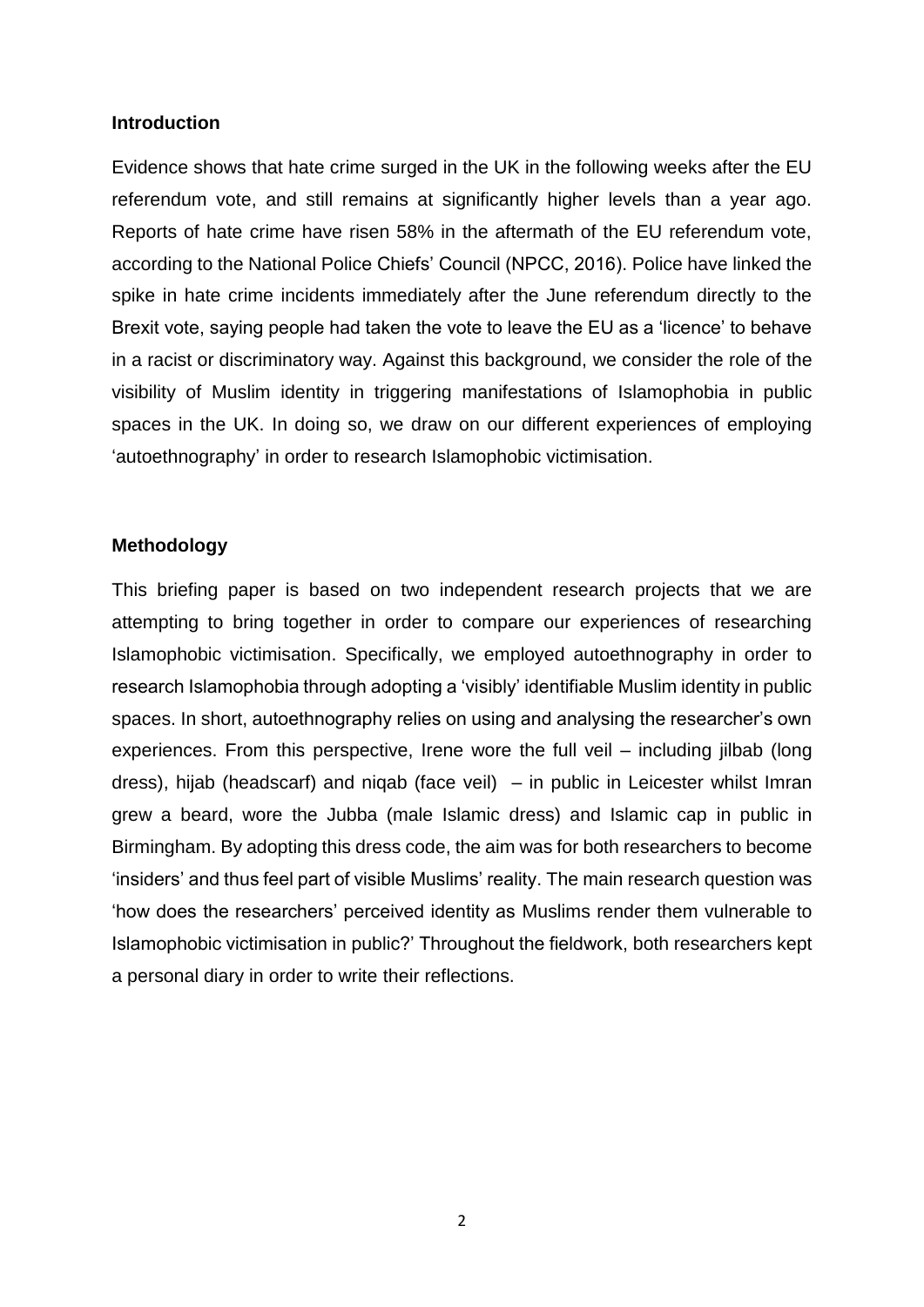# **Summary of findings**

- We both experienced persistent staring, name-calling, swearing, being followed, threats of physical violence and low-level physical attacks. Underlying all these forms of abuse and harassment was a clear sense of anti-Muslim hatred and hostility, which was made apparent through the language used by the perpetrators. For example, typical examples of name-calling were 'Muslim terrorist', 'filthy terrorist', 'suicide bomber' and 'You lot are terrorists', which indicated the perpetrators' perceptions of Muslims as a security or terrorist 'threat'.
- We both received racist and xenophobic sentiments such as 'F\*\*\* off back to Afghanistan' and "You're not welcome here, go back to where you came from".
- Using autoethnography allowed us to gain 'insider' knowledge. In this regard, gaining 'insider' knowledge contributed to the process of understanding visible Muslims' experiences of Islamophobic victimisation in public.
- However, there were certain 'costs' involved in both cases. Feelings of emotional and physical distress emerged because of the intimidation, abuse and hostility we experienced from members of the public. Thus doing autoethnography allowed us to experience many of the emotions that victims feel when they experience Islamophobia such as depression, sadness, fear, anxiety, suspicion, anger, helplessness and isolation. Moreover, there were ethical as well as moral issues involved such as putting ourselves at risk and doing covert research.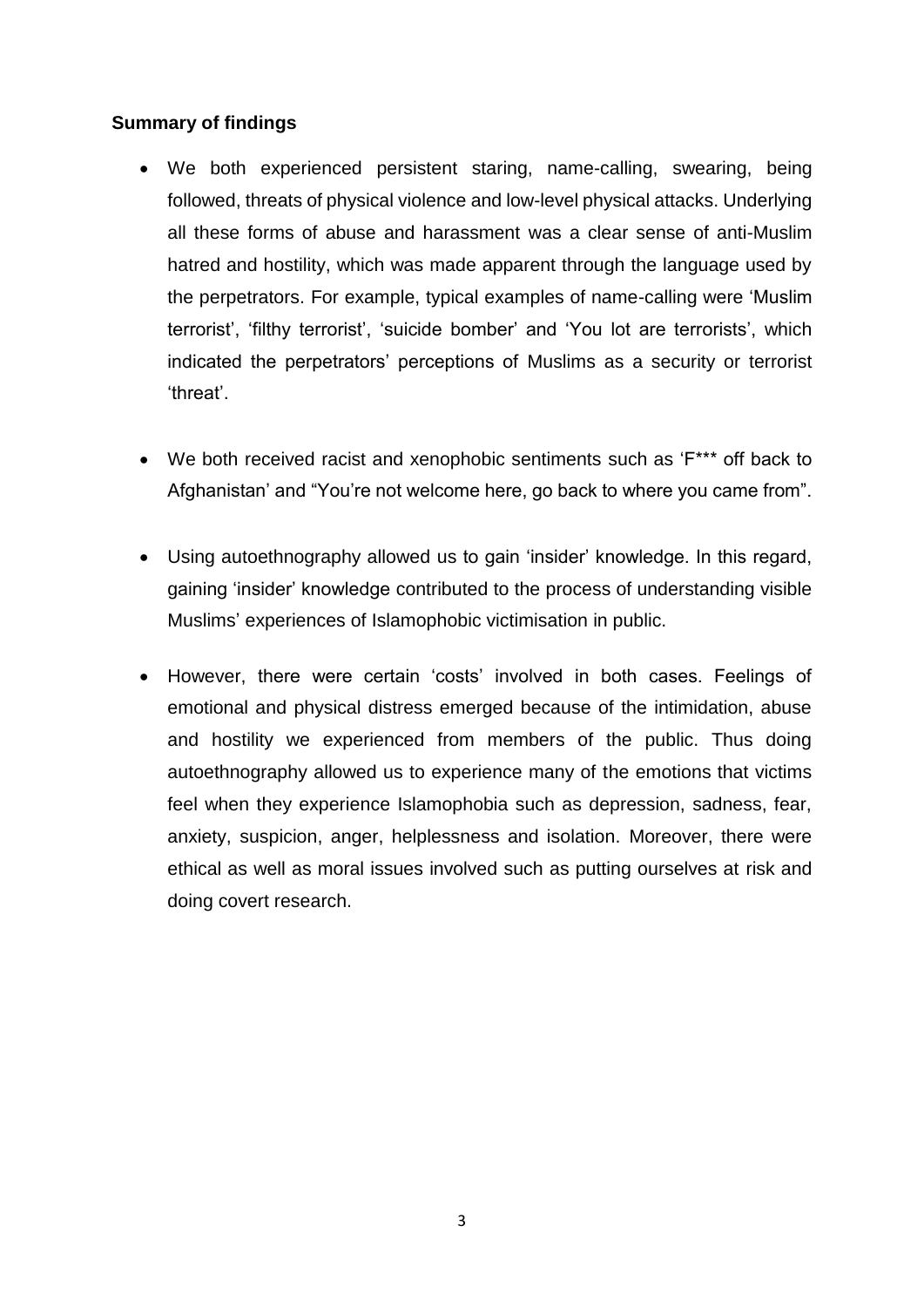#### **Recommendations**

### *1. The public should intervene and assist victims of anti-Muslim hate*

Victims do not necessarily want physical action but just a phone call to assist the police. We argue that our experiences are shaped by the manner in which bystanders did not intervene in some cases where a telephone call would have assisted us and other victims. We believe frontline workers should be trained in how best to respond for victims who have reported a hate crime.

### *2. Anti-Muslim hate crime awareness and visibility*

Better awareness of what a hate crime is and what people can do to help reassure them and build confidence. We found that in many public spaces the visibility and awareness of what victims of hate crime should do was not visible. Posters, videos from victims and information leaflets that help victims on third-party reporting mechanisms are important.

### *3. Improving the lives of victims of hate crime*

We feel much more work should be done to better understand the causes and drivers of anti-Muslim hatred. In particular, we feel the emotional stress and anxiety factors require further action from within a cross-range of partners such as the health sector. We feel that such services can be shaped within each geographical location and be used by community and third party organisations to help reassure communities.

#### *4. Public transport should be made safer*

Both our experiences showed that on public transport we were more likely to be victimised. We argue that public transport staff should be given appropriate training with regards helping victims of hate crime. In particular, we feel that the night time economy which involves taxi drivers and restaurant owners, should be linked with crime prevention strategies across the UK. A campaign of powerful stories and posters should also be used across public transport, such as on buses and the tube.